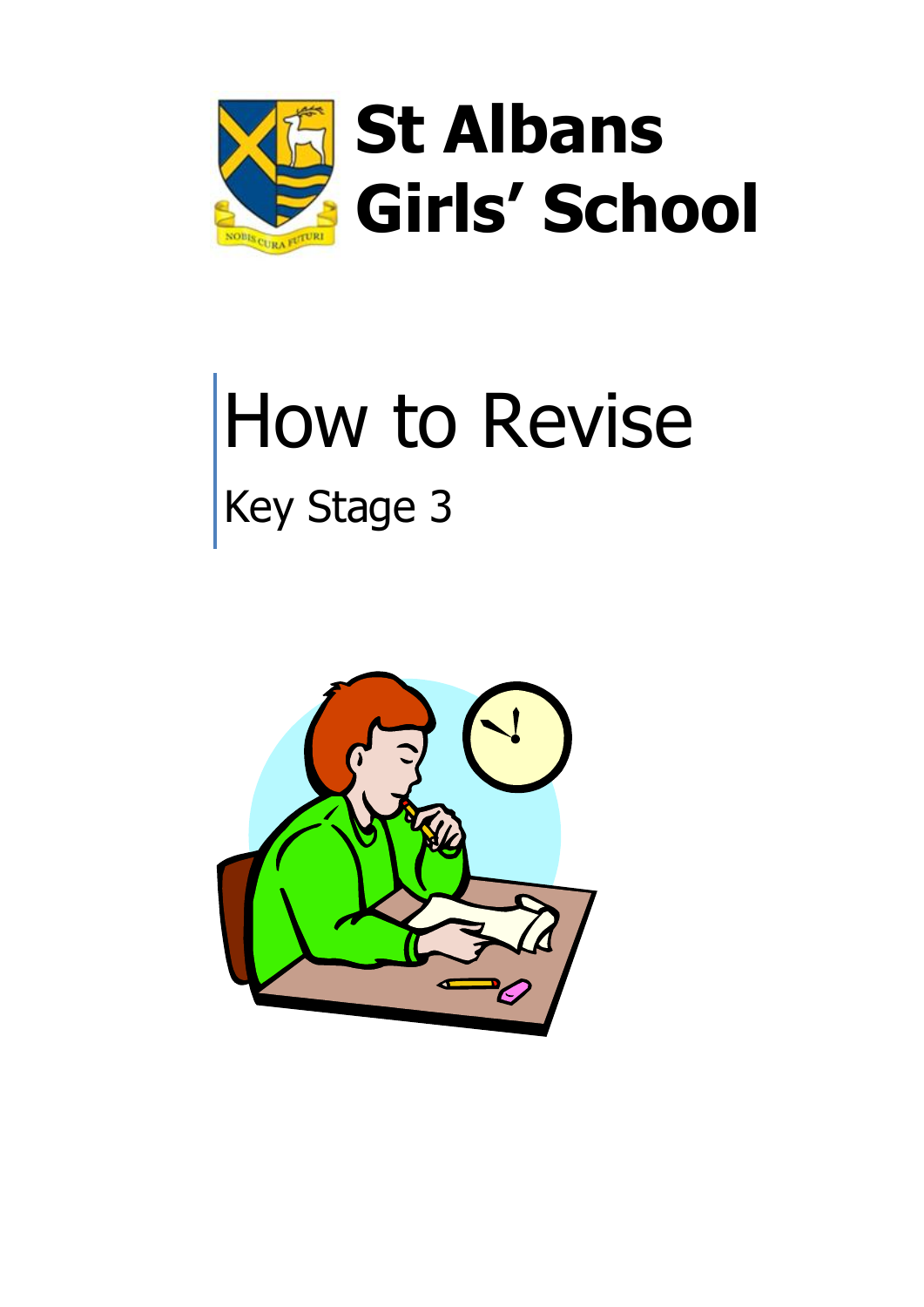## **WELCOME**

Welcome to revision guide for Key Stage Three students.



Unfortunately, there is no easy way to pass tests, but we can give you lots of tips on how to use your study time more effectively. This guide has been written to remind students about how to revise and how to learn. Many of the learning and revision strategies in this

booklet are applicable to a vocabulary test in Year Seven and to the final examination of a degree level course.

Although this booklet contains superb advice, great tips and fantastic study skills, the guide isn't as important as the person reading it – YOU! It is you who have to put them into practice and apply them to your work. If you do, we're sure that you will improve your performance and your study skills. But to get better at something, you have to practise!



#### **So, over to you – happy studying and good luck!**

Revision means "to look at again". You need to look at things again as part of learning as well as in preparation for exams. But we need **active** ways to do this "looking again".

Revision gives time for reflection and learning. You can start to see the big picture, you can add in more details and examples. You may discover something you still don't understand and you can ask your teacher about it again.

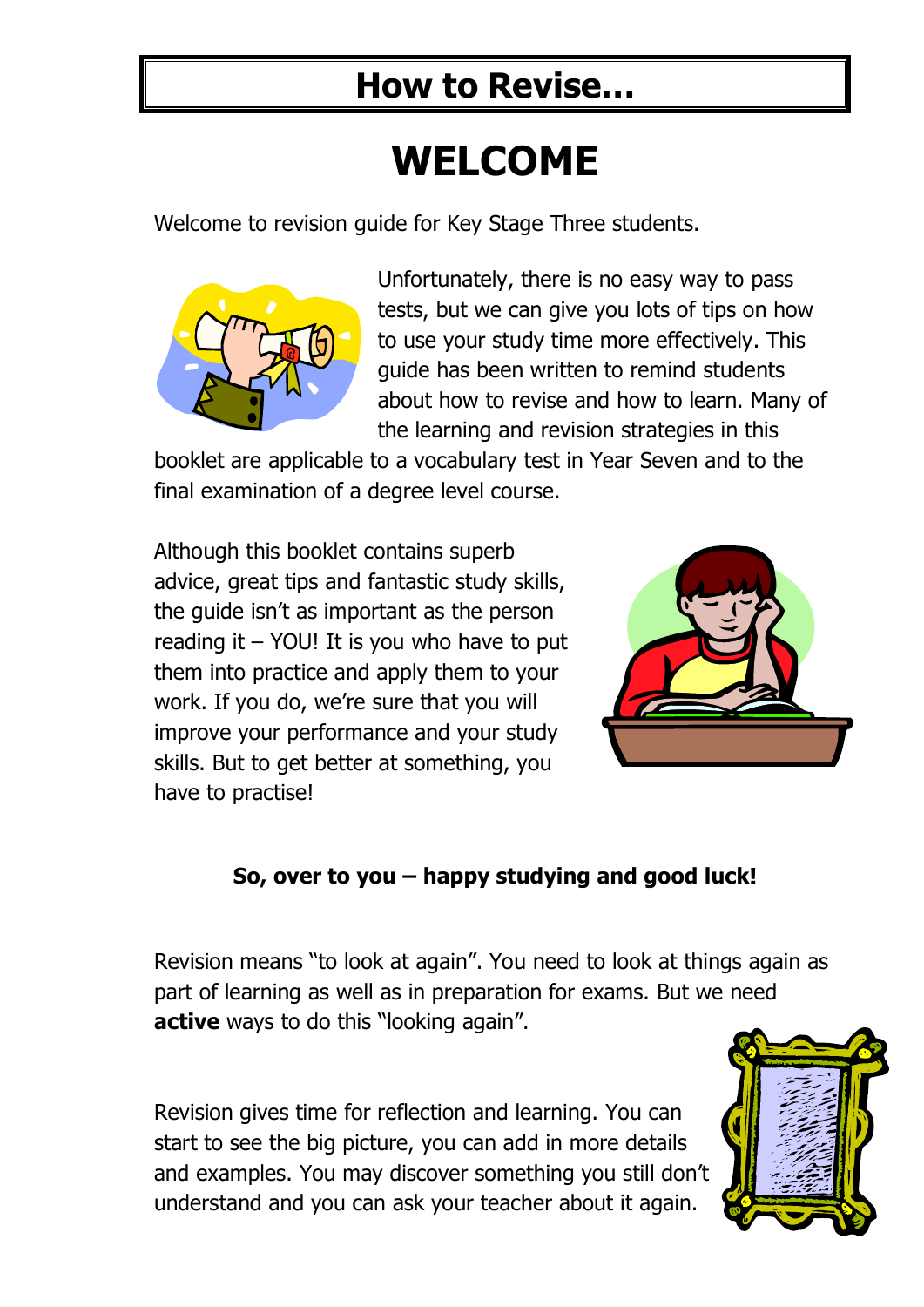The idea is to "revise" each major section of your work shortly after you have finished it. For instance, you could draw a Mind Map of each major topic you cover. Keep the Mind Maps because they will be very useful for revising before tests.



#### **HOT TIP: be active and change the way you think**



- 1. Revision helps learning
- 2. Revision increases your achievement in tests
- 3. Achievement in tests give you wider choices later on
- 4. Achievement will make everyone proud of you!
- 5. You will feel great!

It is important to be positive about yourself because people who think they can do well find it easier to learn. Think about five things which you felt good about doing – scoring a goal, asking someone out … think about how you felt when you did those things….and get yourself into a positive frame of mind.



#### **HOT TIP: get yourself a vision of success**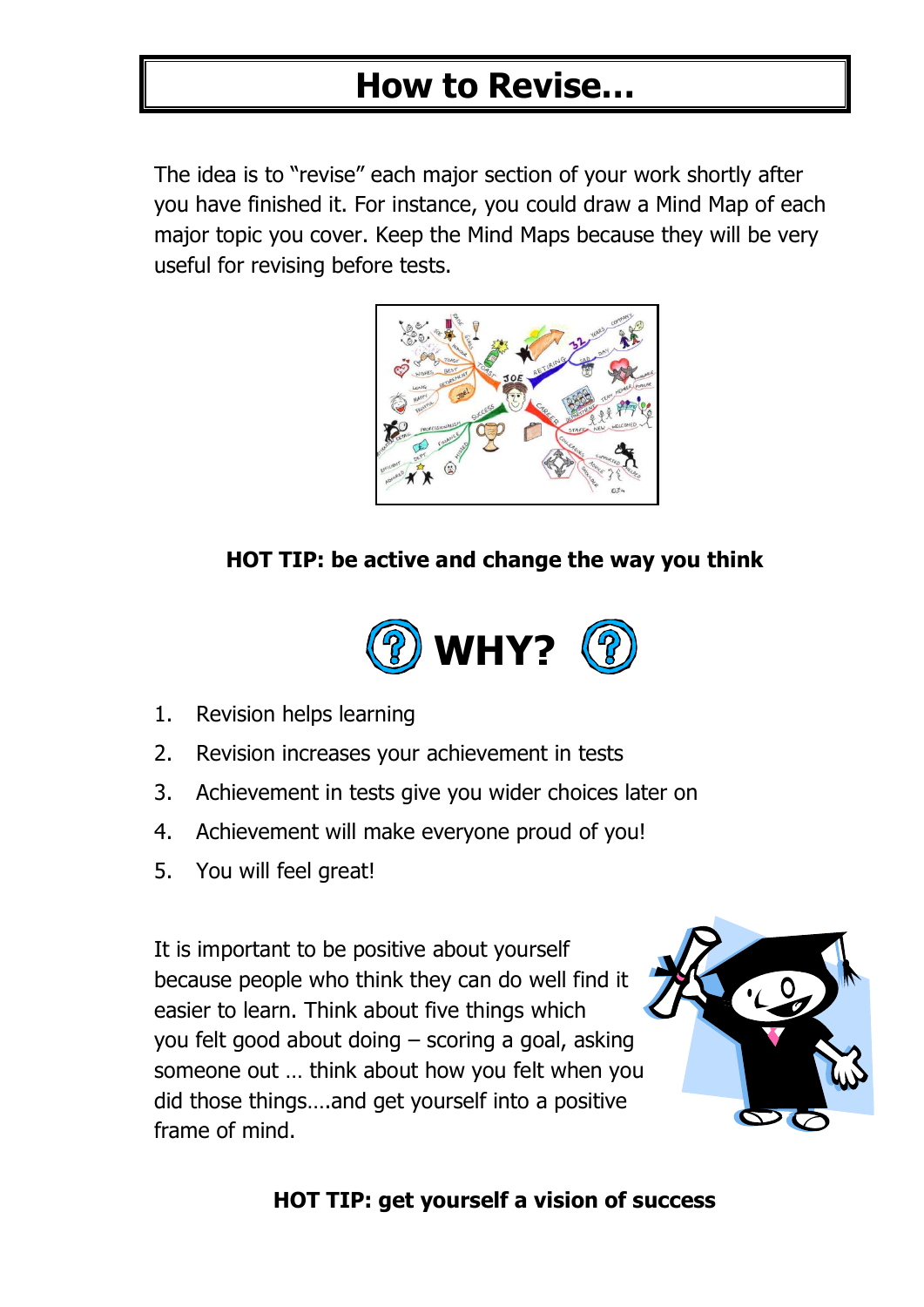

Make sure you know when your tests are. Teachers will revise with you and give you advice about how much revision to do, what you should revise and many will give you special notes to help with revising.

Make yourself a **revision timetable**.

 $\star$  Fill in leisure, relaxation and family commitments



- $\star$  Put in some sessions that you can devote to revision
- $\star$  Share out the available revision sessions between your subjects
- $\star$  Allow extra sessions if you know some subjects will take longer than others
- $\star$  Vary the subjects don't do all your Maths revision on day one!
- $\star$  Here's an example for *one* weekend:

|          | Morníng       | Morning          | Atternoon       | Evening         |
|----------|---------------|------------------|-----------------|-----------------|
| Saturdau | Football      | Maths; geography | Science; RE     | Vídeo           |
| Sunday   | Englísh; tech | Lunch at gran's  | Stíll at gran's | French; hístory |

The ideal length to revise one topic is **25 to 45 minutes**.

> You remember more at the beginnings and the ends of sessions, so create more beginnings and ends by stopping for a brief break or doing a brain gym exercise.

#### **HOT TIP: stop and start – create brief breaks**

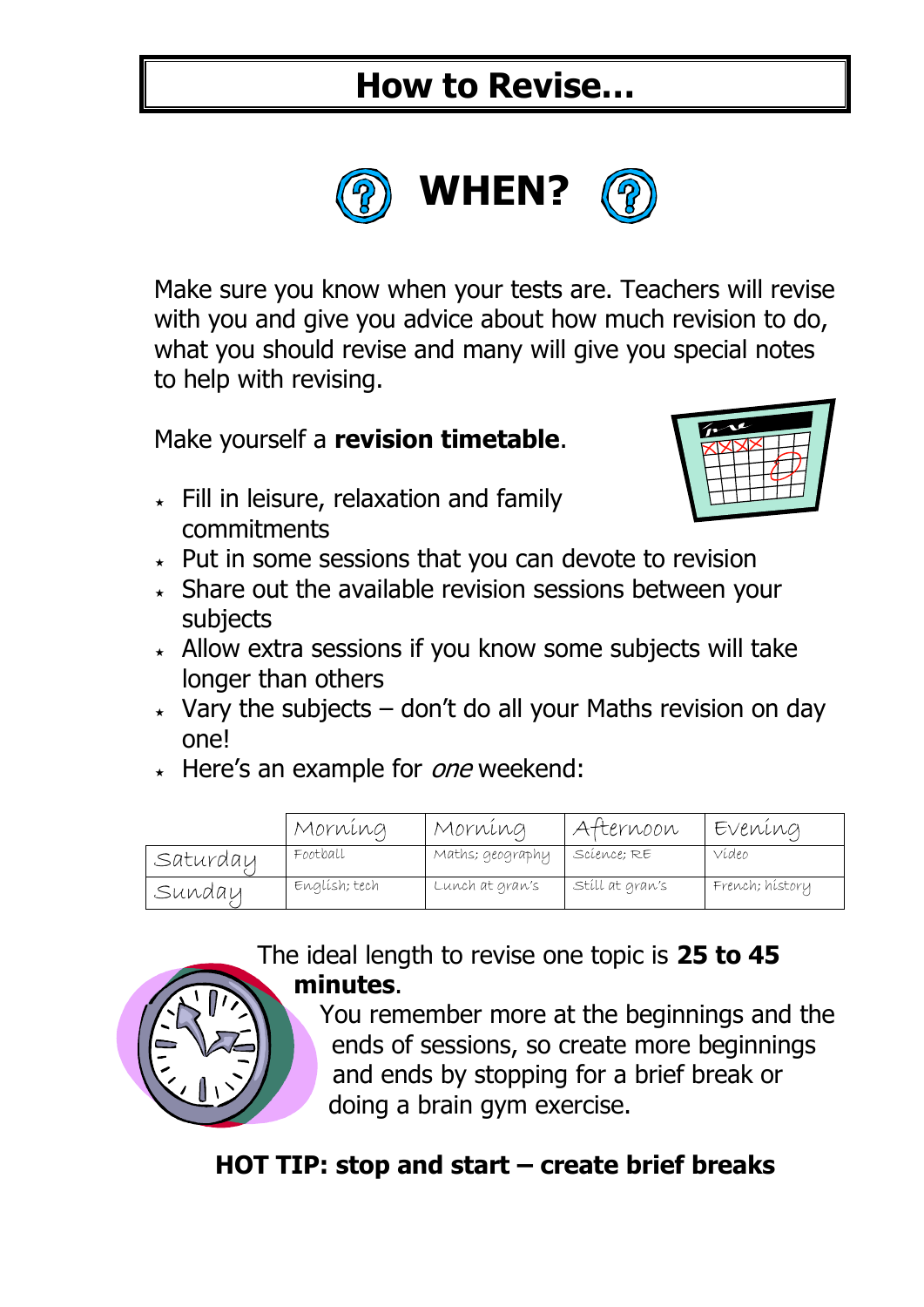

The ideal study room is light, airy, quiet, with shelves and a desk. Some people are lucky enough to have this and enjoy working in it. Don't worry if you haven't got this. You can still try to get some of the elements.



Vary your revision place. It's a good idea to put up posters, lists and post-it notes in other places in the house.



Some students find they revise well with friends and it is a good idea to do this sometimes as a bit of variety and fun.

Ban the television! Television is too distracting, so make sure it is turned off when you are working.

Remember to keep a space in your revision timetable for your favourite programmes.





Lots of students find that some background music helps the revision process. Classical music such as Mozart can help to stimulate your brain waves. Avoid music with lyrics as you are likely to

concentrate on these rather than your work!

#### **HOT TIP: don't forget the library and any revision clubs**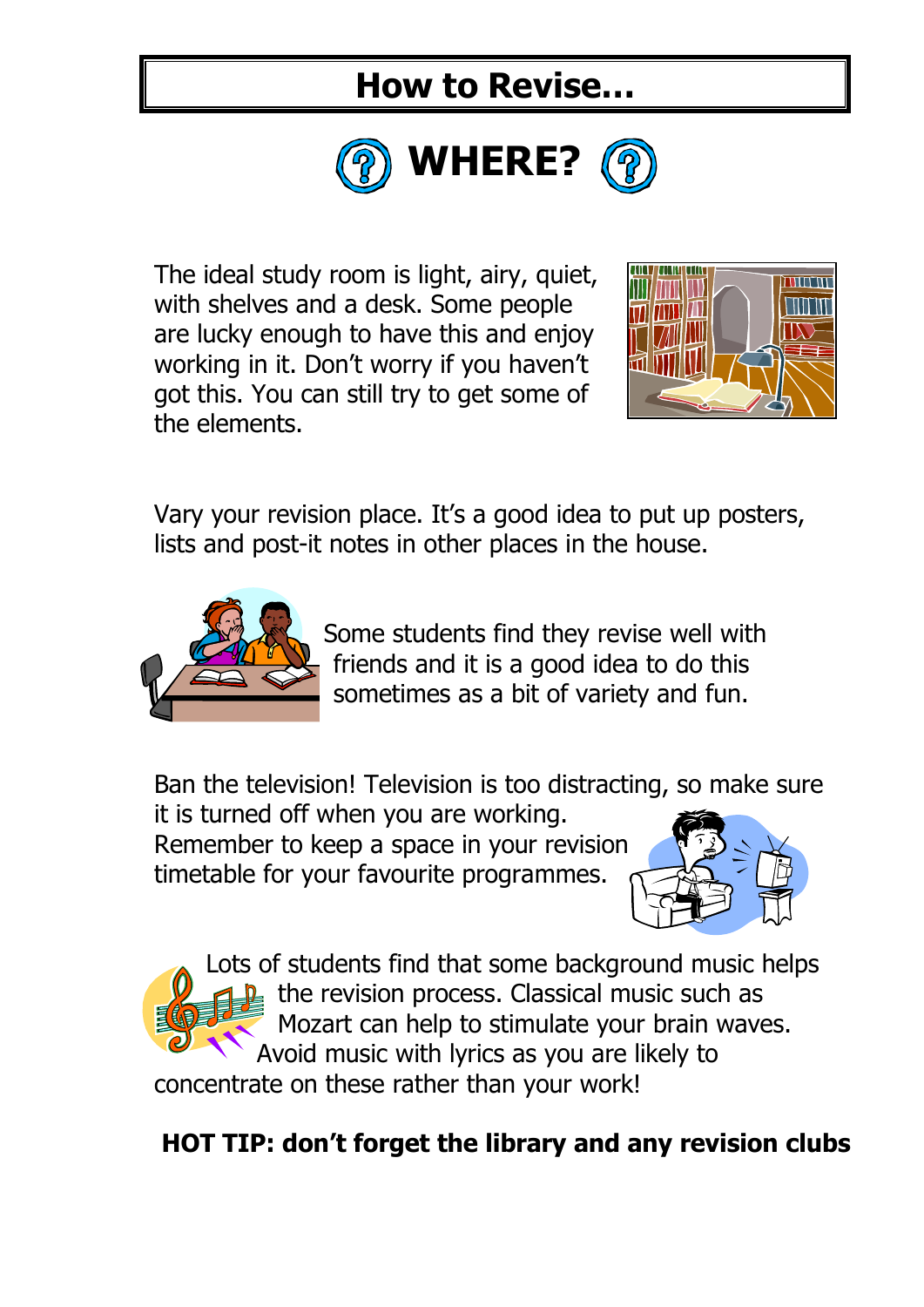

There are three easy steps to doing revision well:

- $\star$  Change
- Challenge
- **Treats**



**Outline Cards**

 . .  $\Box$ 

The first step is to try **change**. By changing what is in our exercise books or textbooks into a different form, we kick start our brains into action  $-$  we start thinking about new ways of presenting and digesting the information and start learning.

Ways to change things:

- Make diagrams
- **Labelled drawings**
- **Time-lines (for history)**
- **D** Mind maps
- Charts and flowcharts (for processes)
- Audio tapes (great for languages)
- **Dutline cards**
- **n** Mnemonics
- **Use colours and highlighters**



**HOT TIP: Flick through outline cards before the test**

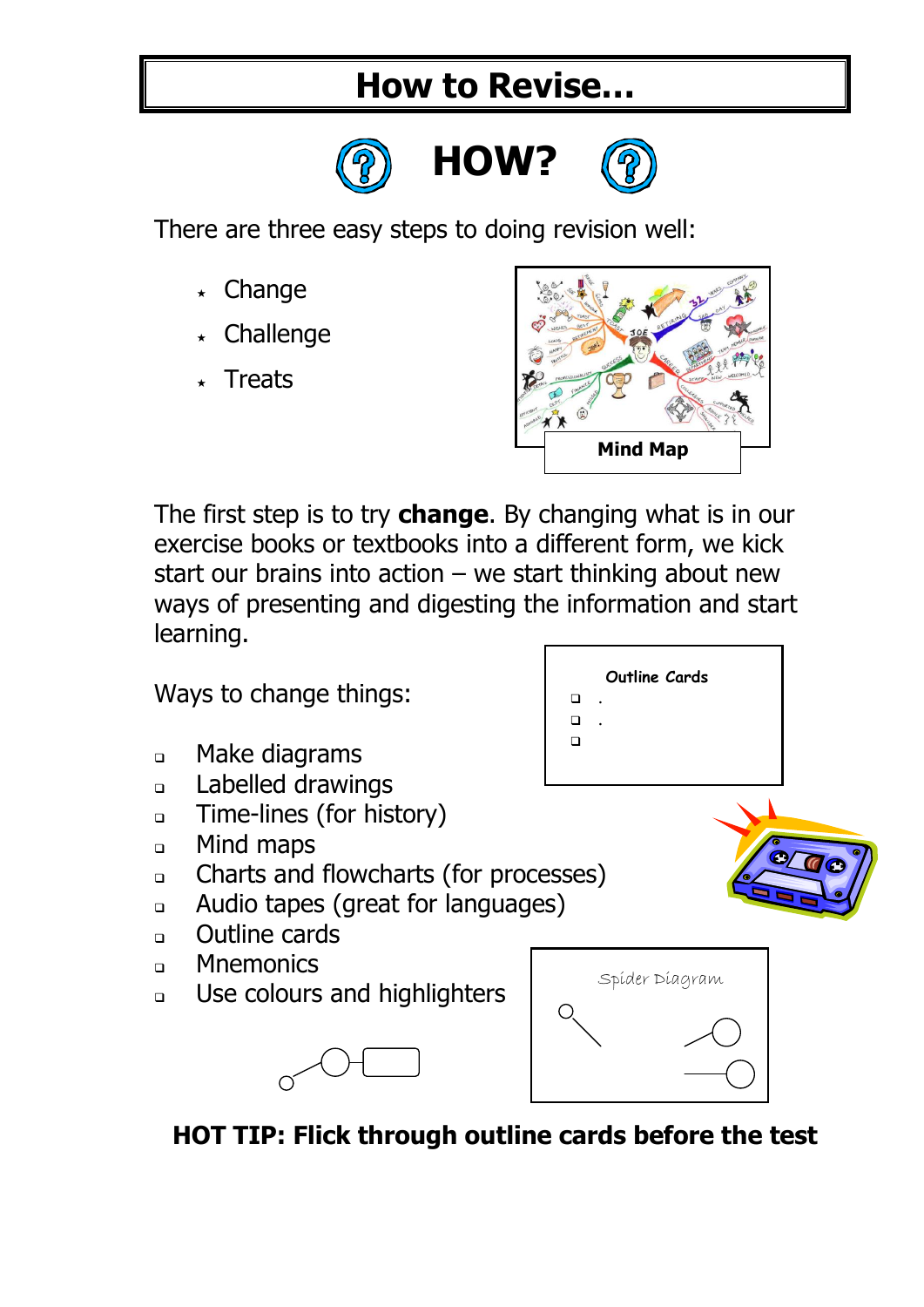

We work best when we are faced with a **challenge**.

Challenge yourself to really sort out a topic that you have found difficult.

- Will taking a new approach and turning it into a chart, diagram or Mind Map help?
- Get someone to test you after you have learned something new.
- We learn extremely well when we have to teach someone else – why not try teaching one of your parents, a brother or sister, your grandparents or even your friends?



 Get them to ask you questions about what you have just taught them  $-$  can you answer their questions?



**HOT TIP: Believe in yourself – you CAN do it!**